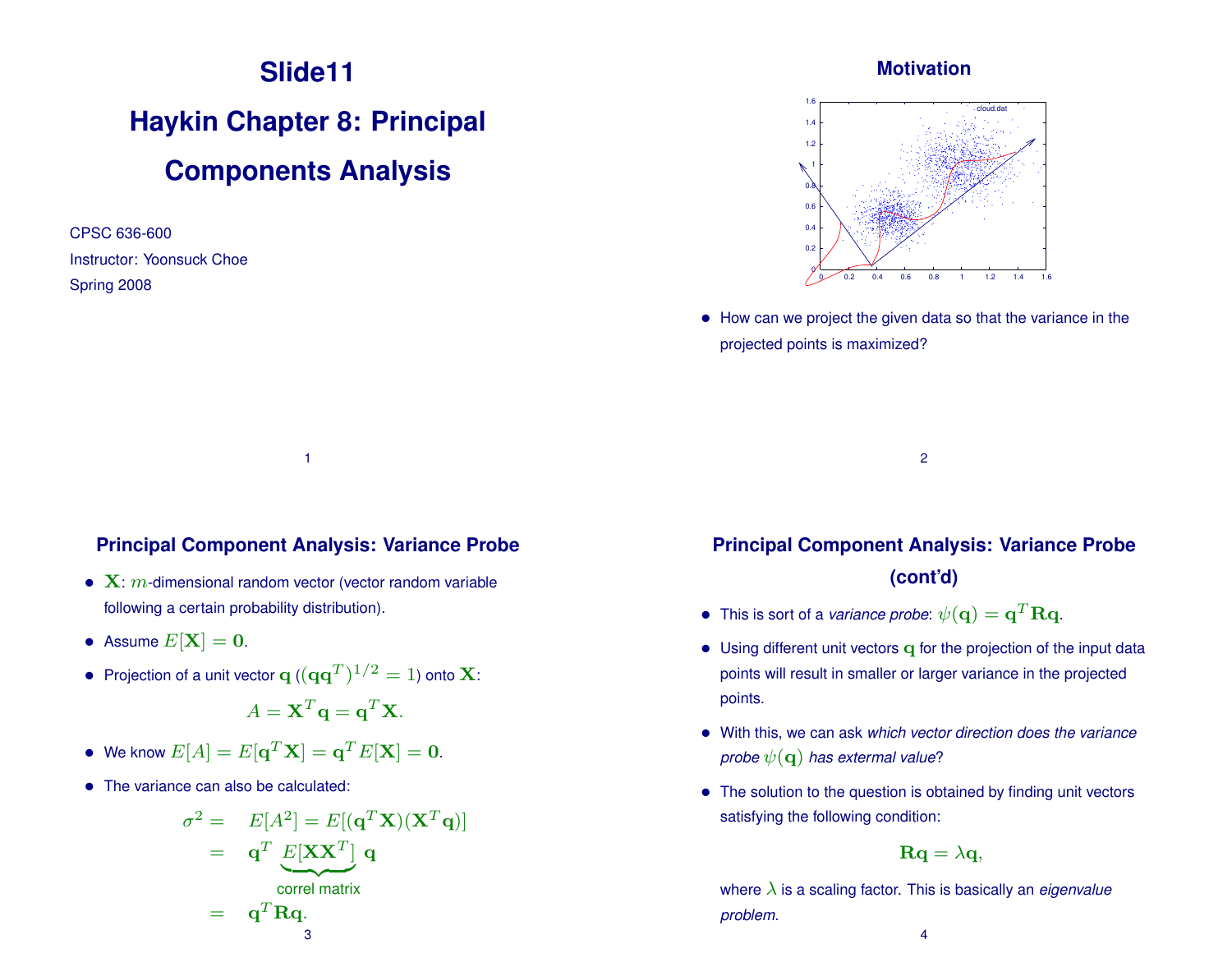# **PCA**

• With an  $m \times m$  correlation matrix  $\mathbf R$ , we can get  $m$  eigenvectors and  $m$  eigenvalues:

$$
\mathbf{Rq}_j = \lambda_j \mathbf{q}_j, j = 1, 2, ..., m
$$

• We can sort the eigenvectors/eigenvalues according to the eigenvalues, so that

$$
\lambda_1 > \lambda_2 > \ldots > \lambda_m.
$$

and arrange the eigenvectors in a column-wise matrix

$$
\mathbf{Q} = [\mathbf{q}_1, \mathbf{q}_2, ..., \mathbf{q}_m].
$$

• Then we can write

$$
\mathbf{RQ} = \mathbf{Q}\boldsymbol{\lambda}
$$

where  $\lambda = \text{diag}(\lambda_1, \lambda_2, ..., \lambda_m)$ .

 $\bullet \ \ \mathbf Q$  is orthogonal, so that  $\mathbf Q \mathbf Q^T = \mathbf I.$  That is,  $\mathbf Q^{-1} = \mathbf Q^T.$ 

5

#### **PCA: Usage**

• Project input x to the principal directions:

$$
\mathbf{a} = \mathbf{Q}^T \mathbf{x}.
$$

• We can also recover the input from the projected point a:

$$
\mathbf{x} = (\mathbf{Q}^T)^{-1}\mathbf{a} = \mathbf{Q}\mathbf{a}.
$$

• Note that we don't need all  $m$  principal directions, depending on how much variance is captured in the first few eigenvalues: We can do dimensionality reduction.

# **PCA: Summary**

- The eigenvectors of the correlation matrix  $\mathbf R$  of zero-mean random input vector **X** define the principal directions  $q_i$  along with the variance of the projected inputs have extremal values.
- The associated eigenvaluess define the extremal values of the variance probe.

6

# **PCA: Dimensionality Reduction**

**• Encoding:** We can use the first  $l$  eigenvectors to encode  $x$ .

$$
[a_1, a_2, ..., a_l]^T = [\mathbf{q}_1, \mathbf{q}_2, ..., \mathbf{q}_l]^T \mathbf{x}.
$$

- Note that we only need to calculate  $l$  projections  $a_1, a_2, ..., a_l$ , where  $l \leq m$ .
- $\bullet$  **Decoding**: Once  $[a_1, a_2, ..., a_l]^T$  is obtained, we want to reconstruct the full  $[x_1, x_2, ..., x_l, ..., x_m]^T$ .

$$
\mathbf{x} = \mathbf{Q}\mathbf{a} \approx [\mathbf{q}_1, \mathbf{q}_2, ..., \mathbf{q}_l][a_1, a_2, ..., a_l]^T = \hat{\mathbf{x}}.
$$

Or, alternatively

$$
\hat{\mathbf{x}} = \mathbf{Q}[a_1, a_2, ..., a_l, \underbrace{0, 0, ..., 0}_{m-l \text{ zeros}}]^T.
$$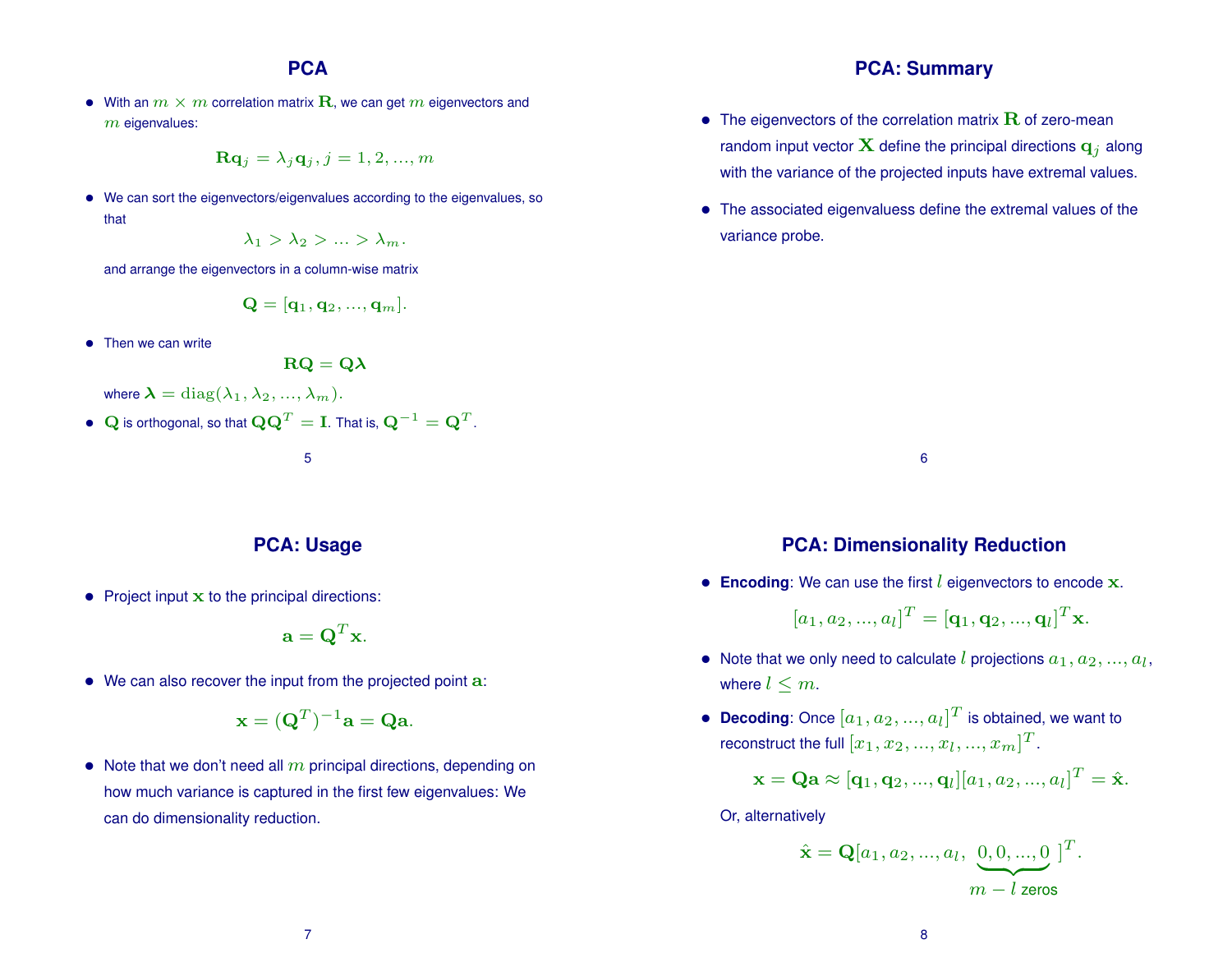# **PCA: Total Variance**

• The total variance of the  $m$  components of the data vector is

$$
\sum_{j=1}^{m} \sigma_j^2 = \sum_{j=1}^{m} \lambda_j.
$$

• The truncated version with the first  $l$  components have variance

$$
\sum_{j=1}^{l} \sigma_j^2 = \sum_{j=1}^{l} \lambda_j.
$$

• The larger the variance in the truncated version, i.e., the smaller the variance in the remaining components, the more accurate the dimensionality reduction.

9

# **PCA's Relation to Neural Networks: Hebbian-Based Maximum Eigenfilter**

- How does all the above relate to **neural networks**?
- A remarkable result by Oja (1982) shows that a single linear neuron with Hebbian synapse can evolve into a filter for the first principal component of the input distribution!
	- Activation:

$$
y = \sum_{i=1}^{m} w_i x_i
$$

• Learning rule:

$$
w_i(n+1) = \frac{w_i(n) + \eta y(n)x_i(n)}{\left(\sum_{i=1}^m [w_i(n) + \eta y(n)x_i(n)]^2\right)^{1/2}}
$$

# **PCA Example**



inp=[randn(800,2)/9+0.5;randn(1000,2)/6+ones(1000,2)];

$$
\mathbf{Q} = \begin{bmatrix} 0.70285 & -0.71134 \\ 0.71134 & 0.70285 \end{bmatrix}
$$

$$
\mathbf{\lambda} = \begin{bmatrix} 0.14425 & 0.00000 \\ 0.00000 & 0.02161 \end{bmatrix}
$$

# **Hebbian-Based Maximum Eigenfilter**

• Expanding the weight update rule using Taylor series, we get

 $w_i(n+1) = w_i(n) + \eta y(n)[x_i(n) - y(n)w_i(n)] + O(\eta^2),$ 

with  $O(\eta^2)$  including the second- and higher-order effects of  $\eta,$ which we can ignore for small  $\eta$ .

• Based on that, we get

$$
w_i(n+1) = w_i(n) + \eta y(n)[x_i(n) - y(n)w_i(n)]
$$
  
= 
$$
w_i(n) + \eta \left( \underbrace{y(n)x_i(n)}_{\text{Hebbian term}} - \underbrace{y(n)^2 w_i(n)}_{\text{Stabilization term}} \right).
$$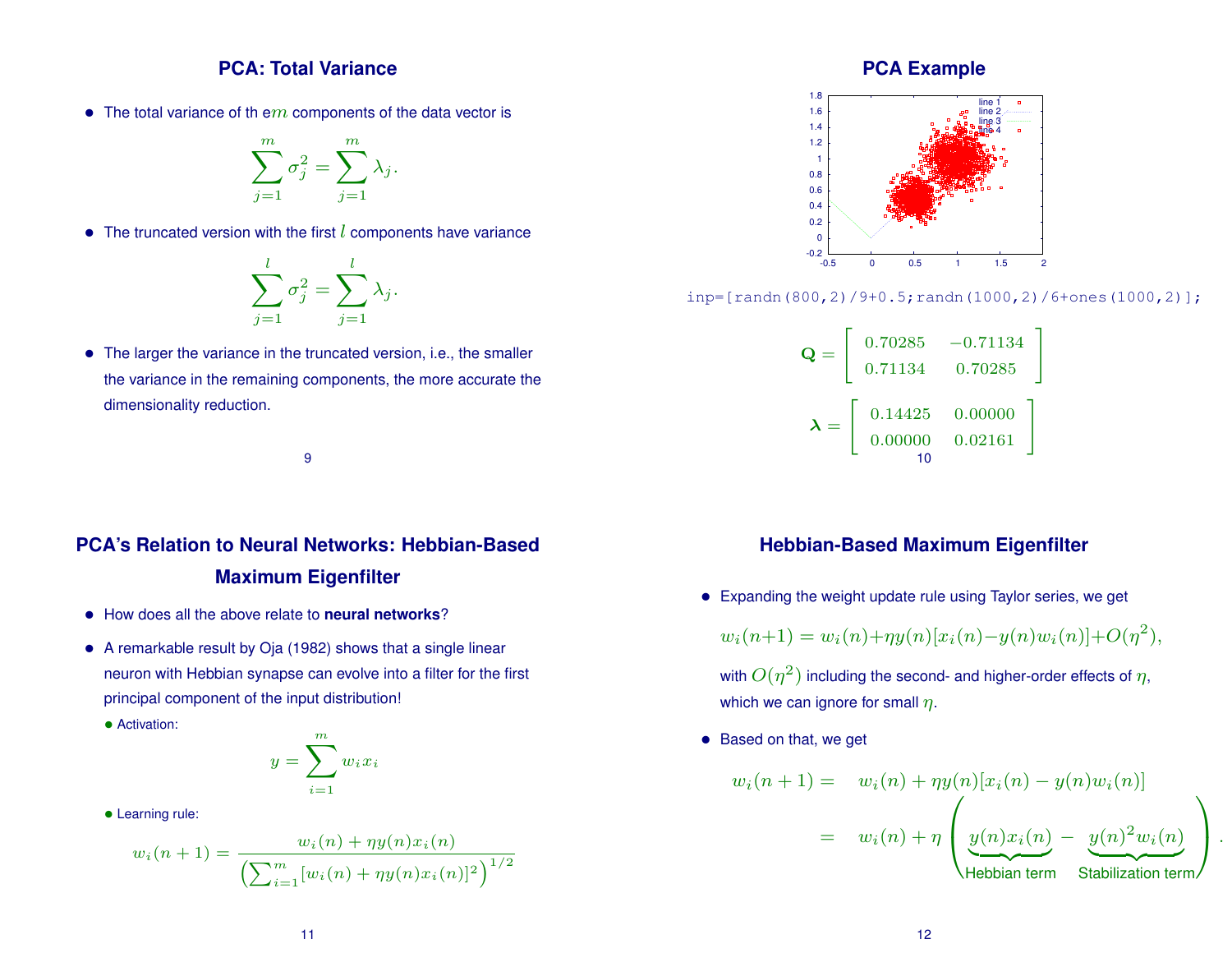### **Matrix Formulation of the Algorithm**

• Activation

$$
y(n) = \mathbf{x}^{T}(n)\mathbf{w}(n) = \mathbf{w}^{T}(n)\mathbf{x}(n)
$$

• Learning

$$
\mathbf{w}(n+1) = \mathbf{w}(n) + \eta y(n)[\mathbf{x}(n) - y(n)\mathbf{w}(n)]
$$

• Combining the above,

$$
\mathbf{w}(n+1) = \mathbf{w}(n) + \eta[\mathbf{x}(n)\mathbf{x}^T(n)\mathbf{w}(n) -\mathbf{w}^T(n)\mathbf{x}(n)\mathbf{x}^T(n)\mathbf{w}(n)\mathbf{w}(n)]
$$

,

represents a nonlinear stochastic difference equation, which is hard to analyze.

13

# **Conditions for Stability**

- 1.  $\eta(n)$  is a decreasing sequence of positive real numbers such that  $\sum_{n=1}^{\infty}$  $\sum_{n=1}^{\infty}\eta(n)=\infty, \sum_{n=1}^{\infty}\eta^{p}(n)<\infty$ for  $p>1,$  $\eta(n) \to 0$  as  $n \to \infty$ .
- 2. Sequence of parameter vectors  $\mathbf{w}(\cdot)$  is bounded iwth probability 1.
- 3. The update function  $h(\mathbf{w}, \mathbf{x})$  is continuously differentiable w.r.t. w and x, and it derivatives are bounded in time.
- 4. The limit  $\bar{h}(\mathbf{w}) = \lim_{n \to \infty} E[h(\mathbf{w}, \mathbf{X})]$  exists for each w, where  $\bf{X}$  is a random vector.
- 5. There is a locally asymptotically stable solution to the ODE

$$
\frac{d}{dt}\mathbf{w}(t) = \hat{h}(\mathbf{w}(t)).
$$

6. Let  $q_1$  denote the solution to the ODE above with a basin of attraction  $\mathcal{B}(\mathbf{q})$ . The parameter vector  $\mathbf{w}(n)$  enters the compact subset A of  $\mathcal{B}(\mathbf{q})$  infinitely often with prob. 1.

# **Asymptotic Stability Theorem**

• To ease the analysis, we rewrite the learning rule as

 $\mathbf{w}(n+1) = \mathbf{w}(n) + \eta(n)h(\mathbf{w}(n), \mathbf{x}(n)).$ 

- The goal is to associate a *deterministic ordinary differential equation (ODE)* with the stochastic equation.
- Under certain reasonable conditions on  $\eta$ ,  $h(\cdot, \cdot)$ , and w, we get the **asymptotic stability theorem** stating that

$$
\lim_{n\to\infty}\mathbf{w}(n)=\mathbf{q}_1
$$

infinitely often with probability 1.

14

#### **Stability Analysis of Maximum Eigenfilter**

Set it up to satisfy the conditions of the asymptotic stability theorem:

- Set the learning rate to be  $\eta(n) = 1/n$ .
- Set  $h(\cdot, \cdot)$  to

$$
h(\mathbf{w}, \mathbf{x}) = \mathbf{x}(n)y(n) - y^2 \mathbf{w}(n)
$$
  
=  $\mathbf{x}(n)\mathbf{x}^T(n)\mathbf{w}(n) - [\mathbf{w}^T(n)\mathbf{x}(n)\mathbf{x}^T(n)\mathbf{w}(n)]\mathbf{w}(n)$ 

• Taking expectaion over all  $\mathbf{x}$ ,

$$
\bar{h} = \lim_{n \to \infty} E[\mathbf{X}(n)\mathbf{X}^T(n)\mathbf{w}(n) - (\mathbf{w}^T(n)\mathbf{X}(n)\mathbf{X}^T(n)\mathbf{w}(n))\mathbf{w}(n)]
$$
  
=  $\mathbf{R}\mathbf{w}(\infty) - \begin{bmatrix} \mathbf{w}^T(\infty)\mathbf{R}\mathbf{w}(\infty) \end{bmatrix} \mathbf{w}(\infty)$ 

• Substituting  $\bar{h}$  into the ODE,

$$
\frac{d}{dt}\mathbf{w}(t) = \bar{h}(\mathbf{w}(t)) = \mathbf{R}\mathbf{w}(t) - [\mathbf{w}^T(t)\mathbf{R}\mathbf{w}(t)]\mathbf{w}(t).
$$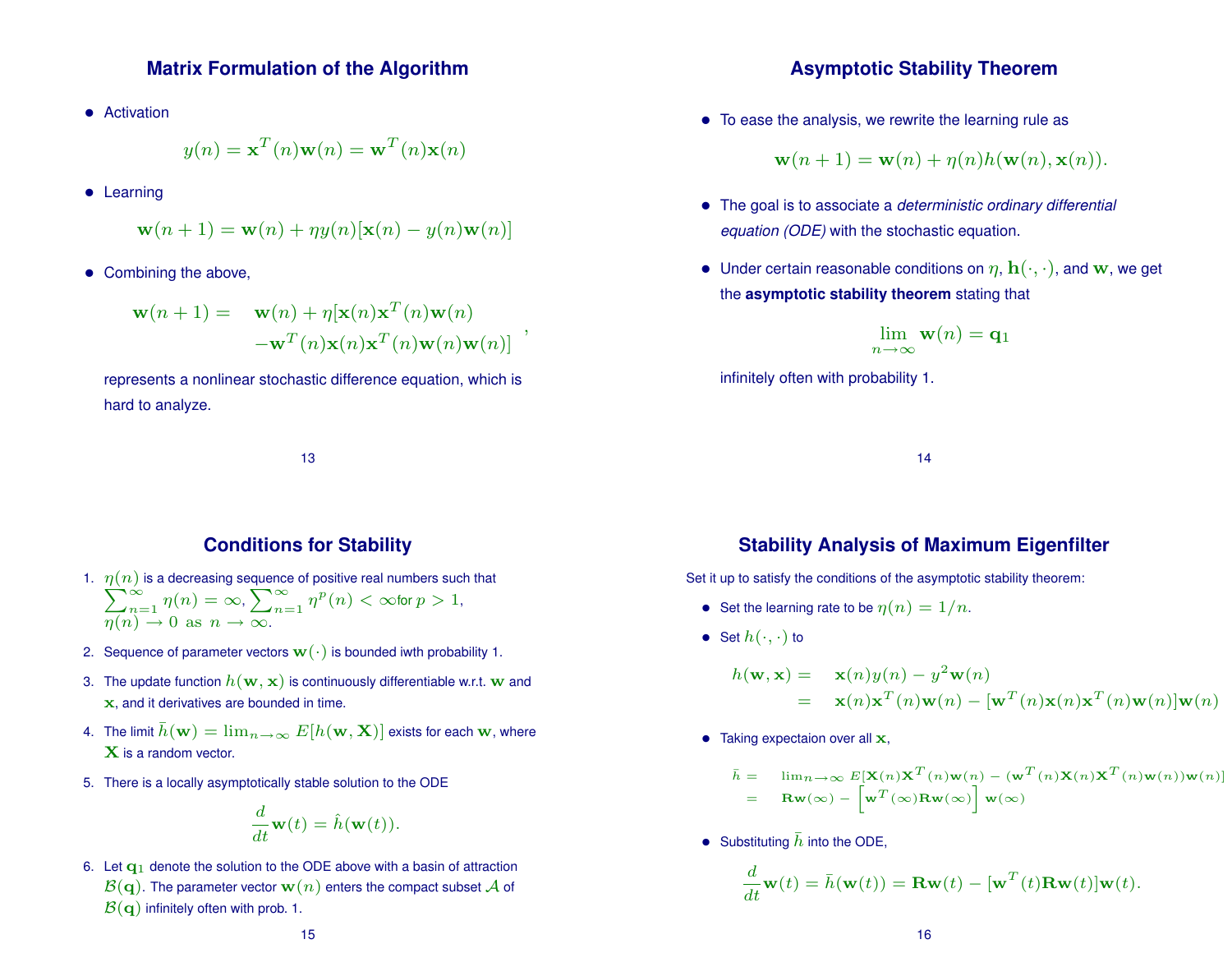### **Stability Analysis of Maximum Eigenfilter**

• Expanding  $\mathbf{w}(t)$  with the eigenvectors of  $\mathbf{R}$ ,

$$
\mathbf{w}(t) = \sum_{k=1}^{m} \theta_k(t) \mathbf{q}_k,
$$

and using basic definitions

$$
\mathbf{R}\mathbf{q}_k = \lambda_k \mathbf{q}, \mathbf{q}_k^T \mathbf{R} \mathbf{q}_k = \lambda_k
$$

we get

$$
\sum_{k=1}^m \frac{d\theta_k(t)}{dt} \mathbf{q}_k = \sum_{k=1}^m \lambda_k \theta_k(t) \mathbf{q}_k - \left[ \sum_{l=1}^m \lambda_l \theta_l^2(t) \right] \sum_{k=1}^m \theta_k(t) \mathbf{q}_k.
$$

#### **Stability Analysis of Maximum Eigenfilter (cont'd)**

- $\bullet~$  Factoring out  $\sum_{k=1}^m {\mathbf{q}}_k$  , we get  $d\theta_k(t)$  $\frac{d}{dt} = \lambda_k \theta_k(t) - \left[ \lambda_l \theta_l^2 \right]$  $\left[\begin{matrix} 2(t) \end{matrix}\right]\theta_k(t).$
- We can analyze the above in two cases:
	- **–** Case I:  $k \neq 1$ In this case,  $\frac{\theta_k(t)}{\theta_1(t)} \to 0$  as  $t \to \infty$ .

$$
- \text{ Case II: } k = 1
$$
  
In this case,  $\theta_1(t) \to \pm 1$  as  $t \to \infty$ .

18

### **Stability Analysis of Maximum Eigenfilter (cont'd)**

17

• Recalling the original expansion

$$
\mathbf{w}(t) = \sum_{k=1}^{m} \theta_k(t) \mathbf{q}_k,
$$

we can conclude that

$$
\mathbf{w}(t)\to\mathbf{q}_1,\ \ \hbox{as }t\to\infty.
$$

where  $q_1$  is the normalized eigenvector associated with the largest eigenvalue  $\lambda_1$  of the correlation matrix **R**.

• Other conditions of stability can also be shown to hold (see the textbook).

# **Summary of Hebbian-Based Maximum Eigenfilter**

Hebbian-based linear neuron converges with probability 1 to a fixed point, which is characterized as follows:

• Variance of output approaches the largest eigenvalue of the correlation matrix  $\mathbf{R}$ :

$$
\lim_{n \to \infty} \sigma^2(n) = \lim_{n \to \infty} E[Y^2(n)] = \lambda_1
$$

• Synaptic weight vector approaches the associated eigenvector

$$
\lim_{n\to\infty}\mathbf{w}(n)=\mathbf{q}_1
$$

with

$$
\lim_{n\to\infty} \|\mathbf{w}(n)\| = 1.
$$